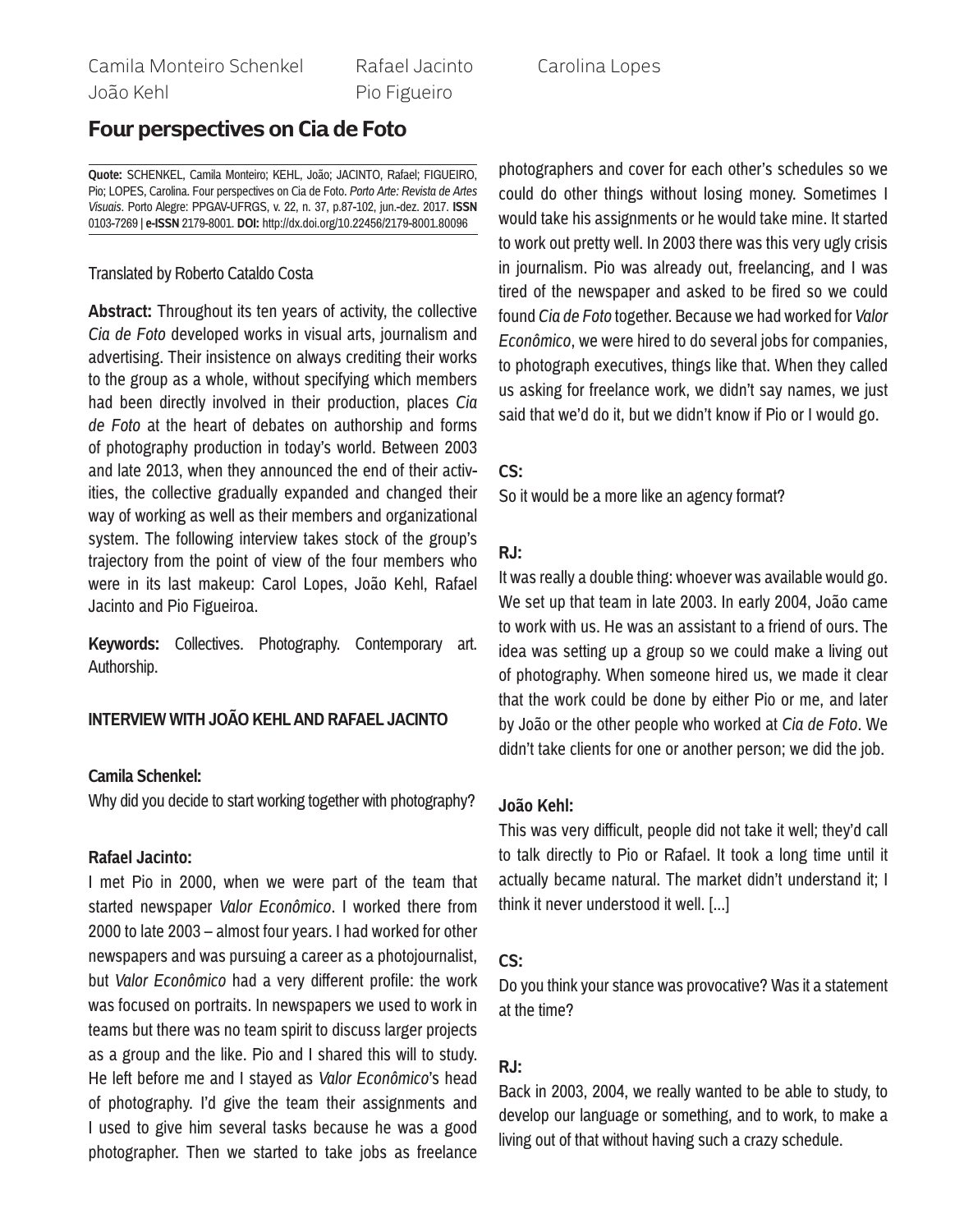When you speak of developing some language, is it in the sense of developing authorial work?

## **RJ:**

Yes. I particularly wanted to take part in exhibitions, to do art work, to have a gallery – which we achieved after several arrangements and negotiations and a lot of time dedicated to it. I couldn't have done it by myself because I worked a lot. We were working for the publishing market at the time and the money coming in was much lower. Then we moved into the advertising market and started to have more time.

## **CS:**

I wonder if this option for working together was also related to that crisis in photojournalism…

## **RJ:**

No. We wanted to have that freedom to take large, good jobs and to know that the team would handle them whatever they were. We got together to be able to build a structure and create an environment with room for research, with time to develop more authorial, artistic works.

### **JK:**

But I think it was a bit like trial and error, you know? You asked us if there was an idea of provocation behind that, but there wasn't; it was a natural thing. We tried to work in different ways. There were times when we hired photographers, we trained assistants who later became photographers... But then we began to see that it wasn't working. I think we started to see it more clearly when had to defend ourselves. Pressure increased, we had to understand what the collective actually was and turn it into something more conceptual. We changed a lot over time and gradually matured that idea.

## **RJ:**

I think Edu Brandão helped us a lot to understand it. I already knew him from college and from [newspaper] *Folha de São Paulo*. He opened the *Vermelho* gallery one year before *Cia de Foto*.

## **CS:**

When did *Cia de Foto* start being represented by *Vermelho*?

## **RJ:**

Officially in 2008. In 2004, when João joined us, we were still trying to understand what *Cia de Foto* would be like. We had a team, we hired photographers, but it didn't work out. Júlio Bittencourt joined us in late 2004. In 2005, *Cia de Foto* rented a house in the same block as *Fotosite*, which was an agency and a photography website. They really rocked; they had an exhibition space and organized meetings. That was a very important year for us. When Júlio joined and then left, there were many fights among us and we also did our first essay, called *911*. Júlio left in the middle of the process and did a work on the same subject at about the same time. It's about a building occupied by the Homeless People Movement at 911 Prestes Maia Avenue. It was our first authorial work signed as *Cia de Foto*. Back in 2005, it was a multimedia work combining photography, video and music.

In 2006, *Fotosite* nominated us to the Arles Festival with that work. We were selected for the *Night of the Year*, which is a night of projections. Edu Brandão was representing the *Vermelho* gallery. We did lots of traveling together, Pio, Edu and I, and it was really cool. He encouraged us a lot. Edu and the art market had no problem working as a collective. He liked that questioning and would tease us; he helped us understand what we wanted to do. We became very close; he was the curator of our first solo exhibition at Itaú Cultural in 2007. That was when we began to appear more and we needed to take stances. After Arles we started to be called to take part in several festivals. We had our first solo exhibition in 2007 and in 2008 there was the first Collectives' Meeting here in São Paulo, organized by Claudi Carreras. At the same time we faced resistance from people in the field, from those older folks – Simonetta Persichetti used to fight a lot with us, Milton Guran... They really put up a fight; they'd go to our talks and start shouting that what we were doing was irresponsible.

## **JK:**

It was like "we've fought hard to have the right to sign our photographs and now you guys are bringing everything down".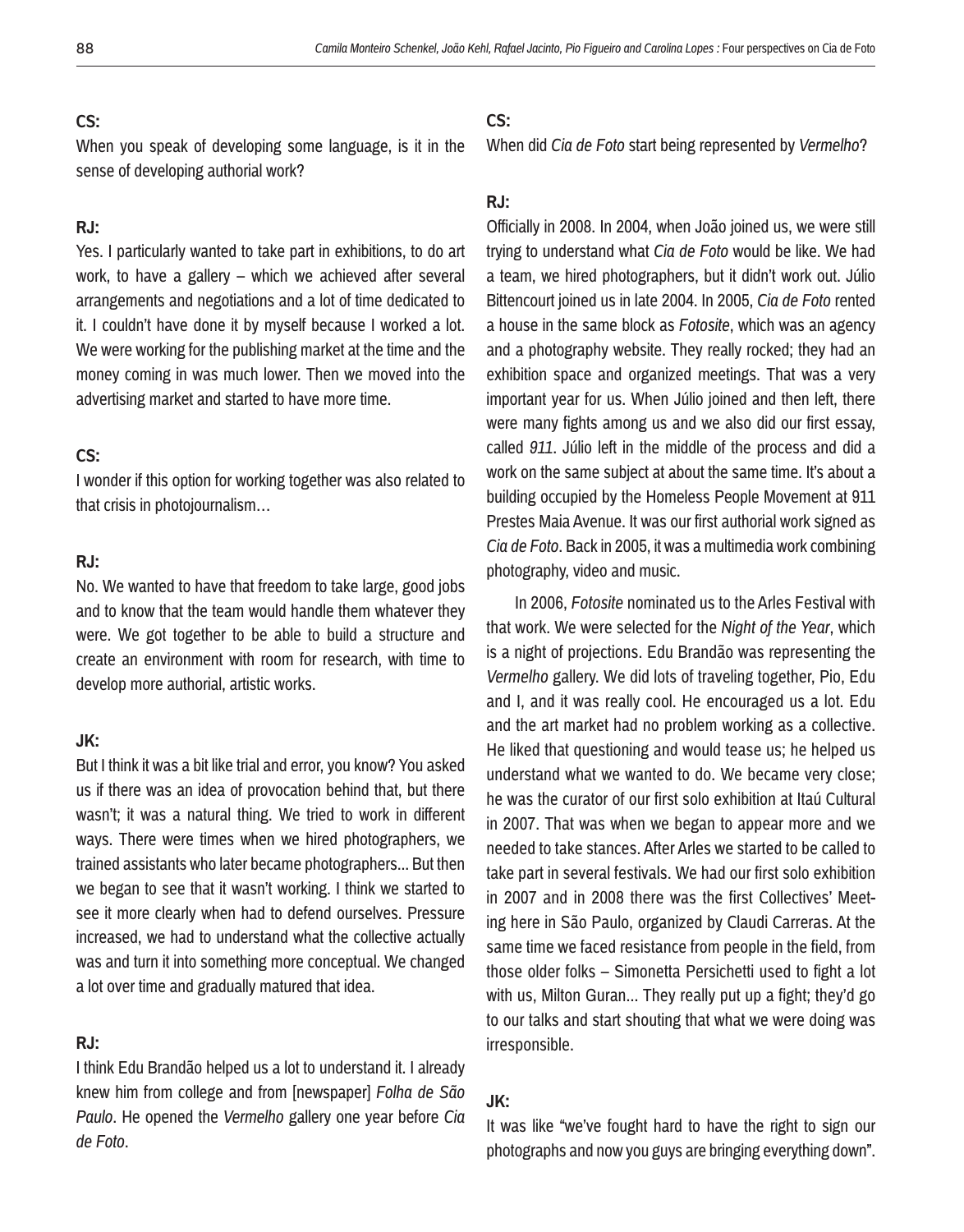But you were signing them, weren't you? Looking back at *Cia*'s work, it seems to me that you gradually created a brand. It was not about lack of authorship – it was about lack of individual authorship.

### **RJ:**

It did have lots of authorship, right? Visually, it was very identifiable. And that ended up becoming a recipe for us, which eventually started to bother me.

## **CS:**

Was that format something planned or built as the work developed?

## **RJ:**

It was built along the way. Carol joined us in 2007 and that helped a lot to understand it. Until then there were three photographers: Pio, João and myself. All three of them would take photographs, treat them, create the concept, always helped by outsiders, such as Edu Brandão, Claudi Carreras, that Spanish curator who took us to the whole world, Eder Chiodetto [...].

### **JK:**

Claudi was traveling and began to realize that there was this phenomenon of collectives and it wouldn't be happening for no reason. He spent two years traveling and then he made an exhibition called *Laberinto de Miradas* (A Labyrinth of Looks). Claudi helped us get to in touch with photography collectives because we didn't really know them, right? But few collectives had formats similar to ours – none of them signed collectively.

## **CS:**

In addition to signing as a group, your work has drawn my attention for really being done collectively.

## **RJ:**

Carol's arrival had a lot to do with it. [...] When she came in it was a way of saying that there was a new member in the collective who was not a photographer, at least in the traditional sense of the term. She came to work in postproduction, to take our pictures and treat them, edit them, relate them to each other, together with us or by herself. It was easier to understand that there was group authorship with several stages before or after the click and that there was even a person who didn't click, but who was a *Cia de Foto* photographer.

### **CS:**

And then that post-production work gained more importance, right?

#### **RJ:**

Totally. What you said you could identify as *Cia de Foto* came from post-production. *Guerra* (War) – a work exhibited at the Collectives' Meeting and at Eder's exhibition *Geração 00* (Generation 00) – was created entirely by revisiting our collection and transforming those images into black and white to create new meaning. Post-production was very important at *Cia de Foto* and Carol was leading it. It was really nice, we would be here together and sometimes things would come out. We were not very good at some stages of post-production and we'd take advantage of someone who was not a member – Eder, Claudi, Edu... There were times when we couldn't solve it internally. We like to say it because *Cia de Foto* was more than just us, you know?

## **CS:**

What was the work process like? Did you discussion things a lot?

#### **RJ:**

Yes, a lot; it could get tense sometimes.

## **CS:**

Did you guys keep discussing all along those ten years?

## **RJ:**

Yes. And one of the reasons *Cia de Foto* ended was that no one had any patience to discuss. Things began to happen that were not pleasing everyone internally, there were different wishes...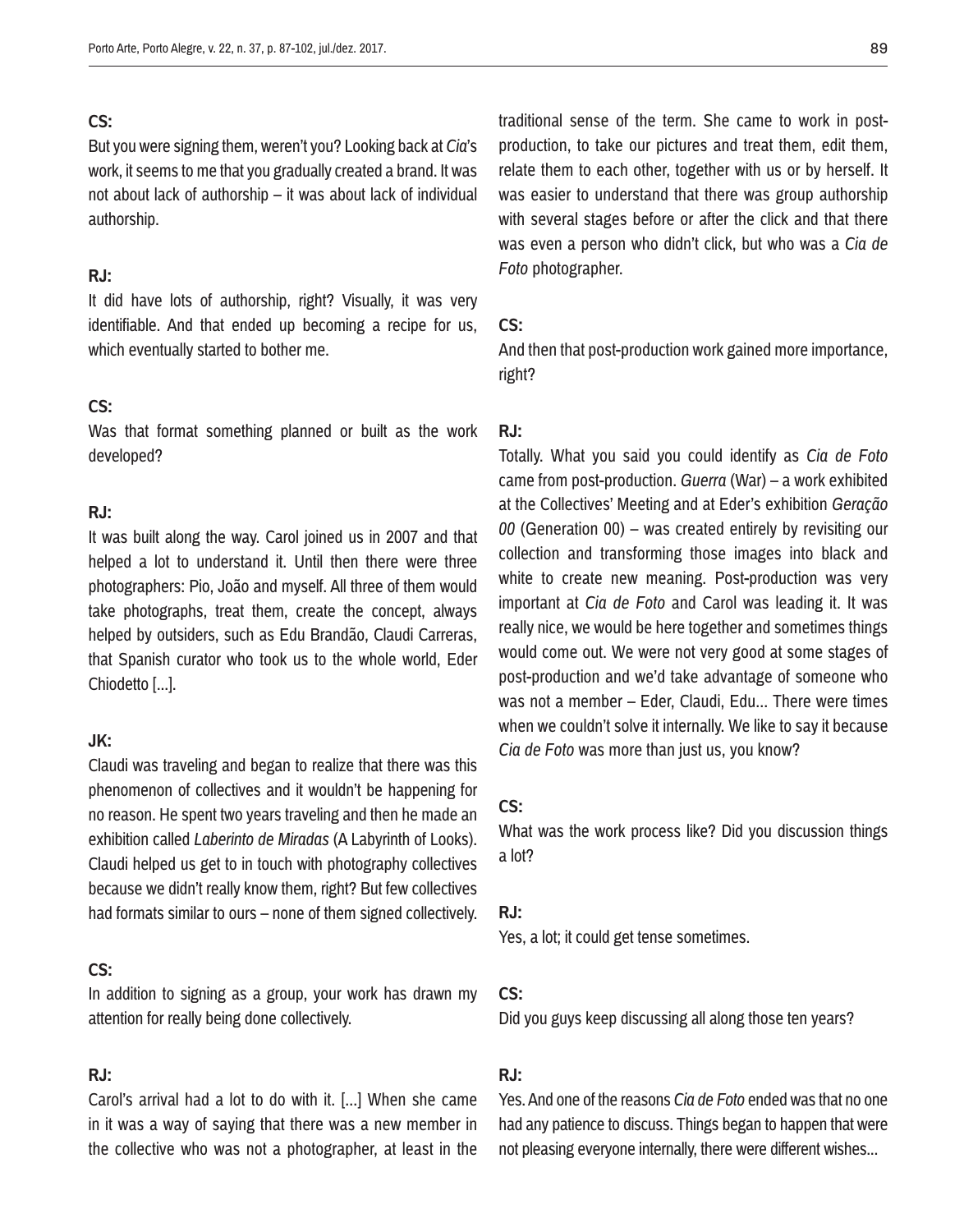Did everything you did during the *Cia de Foto* time belonged to *Cia de Foto*?

### **JK and RJ:**

Yes.

## **CS:**

Is there any work that you see as the most representative of the way *Cia de Foto* worked?

## **RJ:**

*Caixa de Sapato* (The Shoebox) was very important because it combined each member's production...

## **JK:**

*911*, for instance, was a strictly documentary essay, much above the repertoire we had at the time [...] There was this idea that photographers had to go somewhere to document something, to leave their world for their work to have some value. And then, at some point, we started looking at ourselves. Then Edu said something about us having to start looking at our own lives. And that was something that I had always done, I photographed several friends of mine, in college, still using film. And at *Cia de Foto* we started photographing our own lives, looking inside instead of looking out. Rafael would photograph his son, I'd photograph my girlfriend and my friends, Pio would photograph his children...

## **RJ:**

There was this Nan Goldin thing going on; we liked her a lot, those were things that made us tick too, you know?

## **JK:**

One day we looked at all that and we said: "OK, and how does it become collective work?" The idea of the shoebox solved that. A shoebox was that place where you'd stuff the family photos and you'd never knew who took them. The object and the affective relationship people had with the images was more important than knowing whether the photo had been take by one's uncle, grandmother, or nephew. Our shoebox at the time turned out to be Flickr. We created an account and started throwing things in there and we didn't bother to say who took them. It was becoming a mess. When we released the video, a lot of people thought we all lived together, to give you an idea [laughs]. For me, it proved that the work had gone well, that it had all turned out to be one thing, a family idea.

### **RJ:**

It's hard to explain one thing because it's all very interconnected. Edu Brandão had a lot to do with the *Caixa de Sapato* provocation. We'd show him things and he'd say: "Guys, the photos are very beautiful and all, but I don't see you in them". This referred mainly to portraits, which was how we made money. For me, documentary photography was an extreme thing, I had already gone to Ceará to photograph *jangadeiros* [people who use fishing vessels known as *jangadas*, common in Northern Brazil]; Pio had gone to the hinterland. *Caixa de Sapato* was our way of looking at ourselves and portraying the middle class. The discussion was very present at the time, around 2005 and 2006. There was no document on the middle-class, no one used to photograph them [...]. And it became a certain exercise, too.

## **CS:**

There was also a fictional issue.

## **JK:**

Yes, I was very restricted to that. And it's crazy to think that all those great documentary photographers also photographed their lives, but they didn't show it. There must be incredible gems!

### **RJ:**

I think it was our most important job in every respect. Looking back, it is sort of conservative. Not the video, but the photos. The video had a structure that was a bit new in 2008 – it merged video and photo, it had a rhythm... It was almost a short film.

## **CS:**

What do you mean by "conservative"?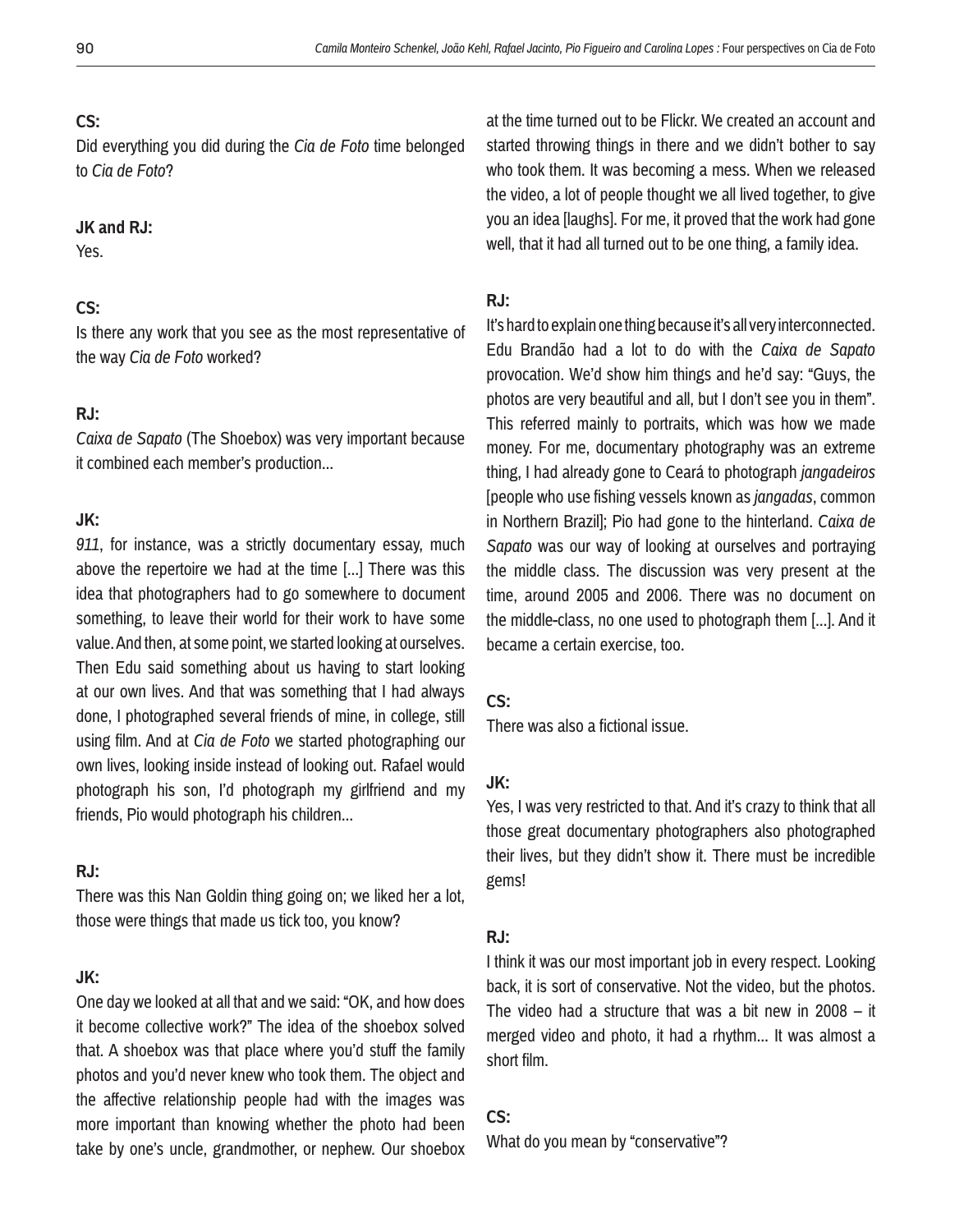### **RJ:**

There were only photos of people, you know? The format was conservative, it was all the same!

## **JK:**

Oh, no way it was conservative! Maybe what you're calling conservative was our mentality regarding what to show. The photos themselves were not conservative...

## **CS:**

Everyday photos that are more common in the art field are not usually as beautiful as *Cia de Foto*'s.

## **RJ:**

This discussion in the art field also happened when we launched *Caixa de Sapato*.

## **JK:**

Oh, but there is this boring talk in the art field – nothing can be beautiful, you know? Many people think that an artist's work has to be ill-finished, it cannot be beautiful, or it will be something else [...].

## **RJ:**

People were bothered by our mastery of technique; they said our photos looked too much like advertising. But they didn't look like advertising; we do advertising and those works have nothing to do with it. So much so that we never got to use *Caixa de Sapato* in advertising.

## **CS:**

But some *Cia de Foto*'s works transited between the fields of photojournalism, advertising and art, right?

## **RJ:**

Some photojournalism work did, but not advertising. Advertising is very difficult, because you have a customer. In photojournalism there was *Políticos* (Politicians), a work made for and published by newspaper *Folha de S. Paulo*, but that had this whole artistic concept, so much so that it was exhibited that way in the newspaper itself. For me, it's one of our best works. There was also research we did at the time, which is also in *Caixa de Sapato* – the issue of times, the synchrony in the moments photos were taken. Digital cameras have metadata that record the times when photos are taken. We would have all cameras with the same time. When we were called in to make the campaign, we said we had this idea of synchronizing the three cameras and shooting each of the candidates on the same campaign day – selecting a time when all three cameras were synchronized – to show the effect of the political campaign, how photographers determine what is shown when they frame it, that there is no impartiality. [...]

### **CS:**

You also had several works between photography and video. *Longa Exposição* (Long Exposure), for instance...

## **RJ:**

About that, I think I've contaminated *Cia de Foto* a little. I liked making videos, but it was not very common at the time. For *911*, we had to call a friend who had a video camera. The videos of *Caixa de Sapato* were made with a tiny Canon – there were no cameras that did both yet. Then, when they released Mark II, we started making filmed photographs, but nobody knew that cameras could make videos yet. We went back to work for magazines just to do that job. We'd call the magazines and say we wanted to make portraits of cool people, even for little money. So we would go, define the subject and in the end we'd ask for another photo on a white background. Then we'd set the camera on a tripod and stay until the limit. Conceptually it was a really nice work, but nowadays no one else falls for it anymore. [...]

### **JK:**

There was always a nerdy side of experimenting with technology, understanding how the camera worked.

## **RJ:**

We would experiment a lot, and technology was something that naturally appealed to us. When we made *Caixa de Sapato*, we were invited by [Brazilian film director and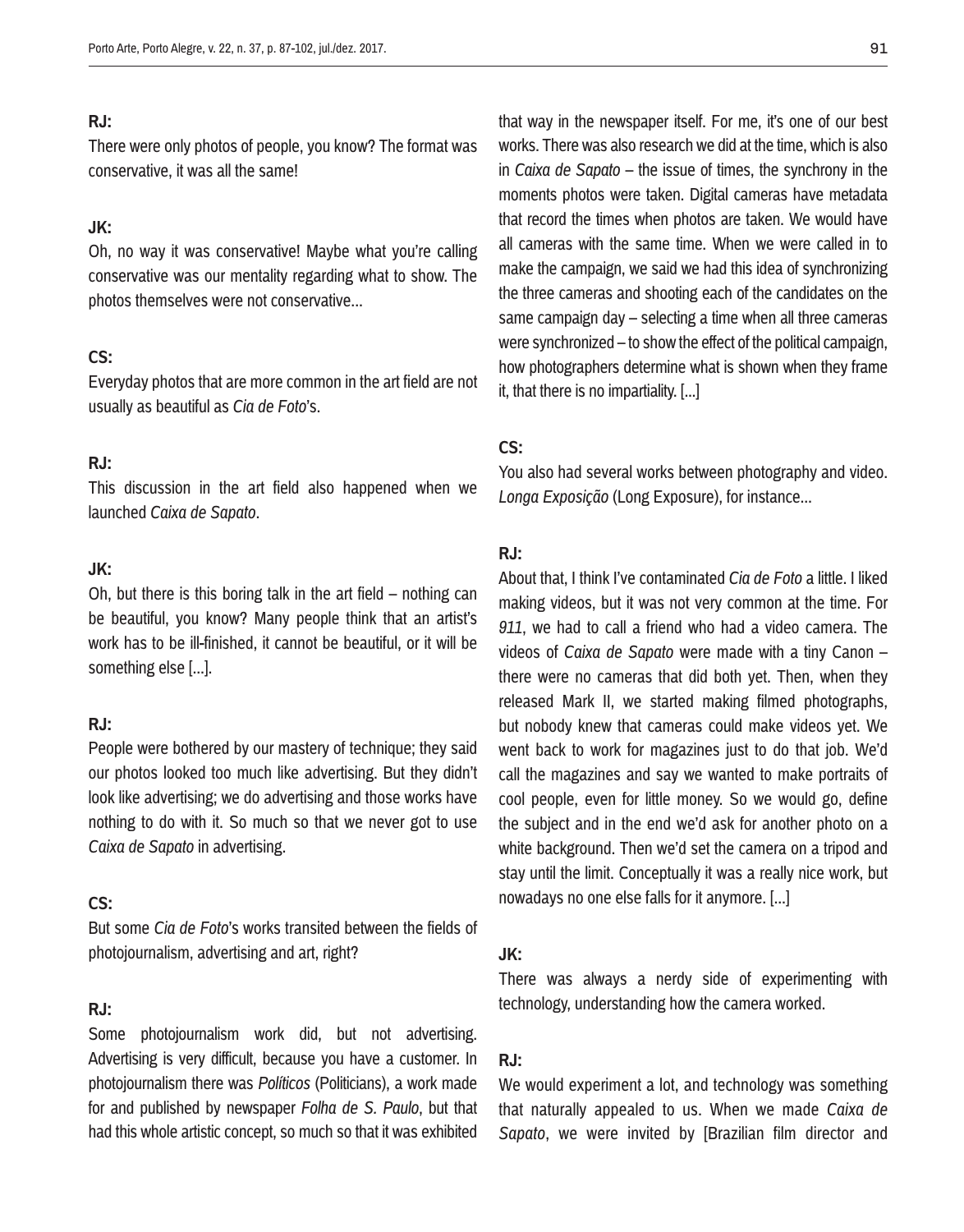producer] Heitor Dhalia to direct advertising films. He started an advertising film production company called *Paranoid*, and his wife was a friend of João's wife back then. The whole thing started with the art work, and when it came to applying it, it went into the advertising field. We used things from both sides. [...]

## **CS:**

What about image appropriation? How did it appear in *Cia de Foto*'s work?

## **RJ:**

It was very conversant with Rosângela Rennó's work. She was an artist that we admired a lot and we ended up being close because of *Vermelho*. Her work is completely based on appropriations. In our case it was more about appropriating our own collection. That's what *Guerra* is about. Glauber's work, which ended up called *País Interior* (The Inner Country), came at a time when we were doing a research on cinema and wanted to do a work without photographing, but not from our collection.

### **CS:**

Was it the first work with images that were not yours?

## **RJ:**

Yes, it was. There is a collage work by João Stezaker in which he takes two film negatives and creates a new one. I brought his book over and said: "Hey guys, look at this, we have to do something with it". The form is completely different, but it was something that interested us a lot. Pio got excited, Carol saw it and we decided to extract Glauber's frames. So we thought about *Cia*'s process, which was post-production, and it became a work of coloring a blackand-white film. Giselle Beiguelman was doing an exhibition based on Glauber Rocha at Tomie Ohtake Institute. She heard about our work and wanted to exhibit it. But there was a text part that was not well defined, there was also a sound research by Guab that was very poorly exhibited. Guab would take the dialogues from the film and transform each syllable into a tone, creating a melody from the phonemes,

based on a rule he created [...]. The work was exhibited while it was still in process; I think it was not well resolved. But that's okay because, when it was exhibited it had this experimental character.

### **JK:**

There was some anxiety at *Cia de Foto*, right?

### **RJ:**

Yes, not waiting until the works were finished... And that anxiety was not ours.

### **JK:**

Pio is a very anxious guy. We were often in the middle of the process and he wanted to put it out already. I think the work deserved to ripen a bit, but it ended up coming out a little under pressure. Working collectively is not easy. It's very cool and we have been able to hold on to it for ten years, but there are many times when...

#### **CS:**

What was the role played by individualities within the group? Many people speak of individualities being erased within collectives.

### **JK:**

Collectives only work when individualities are very strong, because each person contributes different things. [...] I think there are two possibilities: healthy collectives, when individual forces join, and those that begin to fail, which is precisely when individualities begin to die and the collective begins to become weak.

## **CS:**

Did you have defined roles? Did anyone work more on certain things?

### **RJ:**

Yes, but that happened at the end, when we were already trying to solve that crisis of the individuals in there. I handled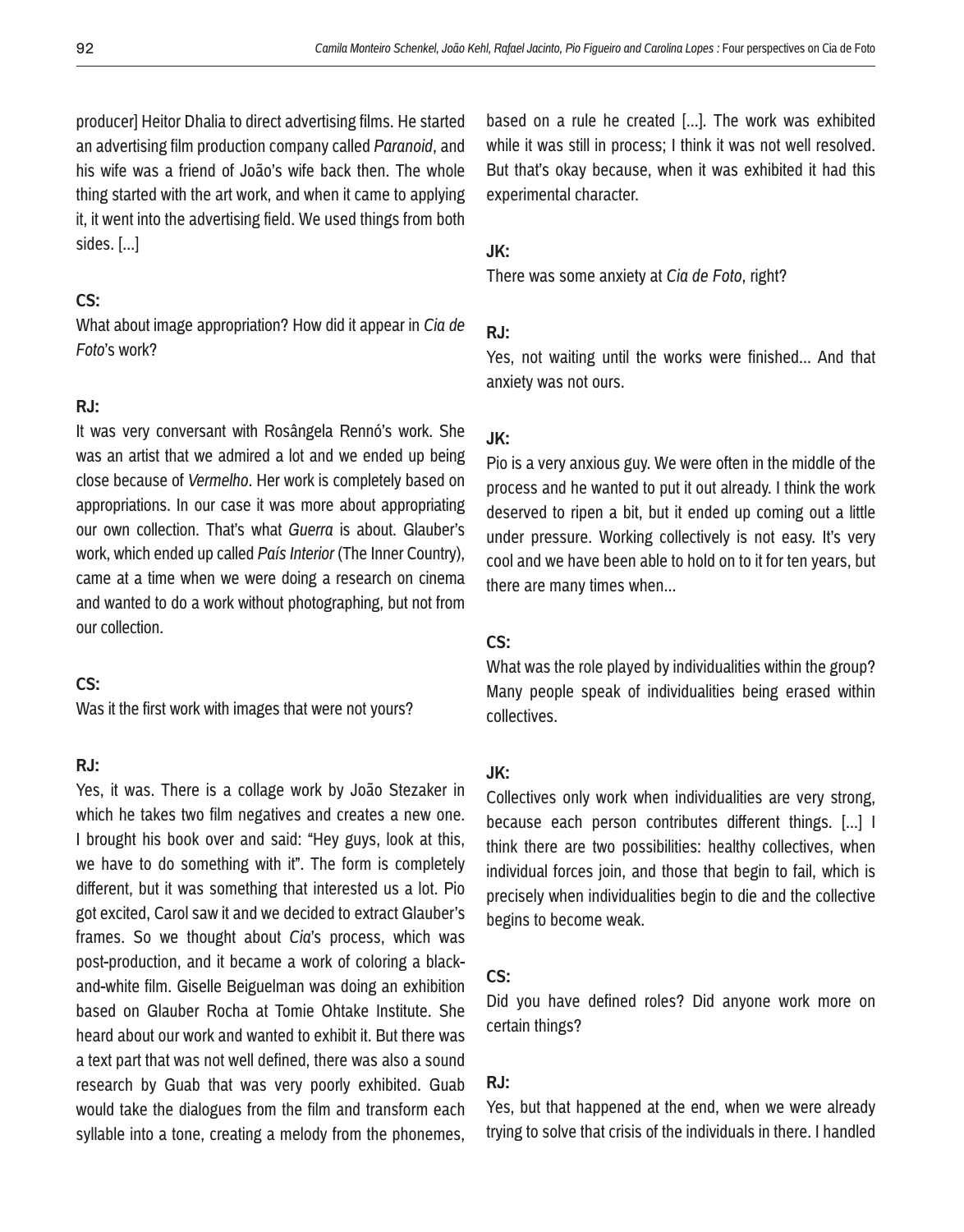*Paranoid* and advertising films too. Pio took care of the workshops, which he wanted to [...]. Carol was in charge of the gallery and the exhibitions, and João would manage photography works, especially for articles and magazines. And there was Flávia, who is still with us; she coordinated the whole company. She was the one who sounded the alarm; she called us and told us that money was over. And then we decided to shut *Cia de Foto* down. It was not only because of the money, but when there is no money, problems appear. We had these roles, but they changed a lot over the years.

## **CS:**

So in the beginning was more like everyone did everything?

### **RJ:**

Exactly. But things used to be simpler in the beginning; we worked only in the publishing market and we wanted to be artists. As we began to travel to festivals, workshops, and had to deal with galleries, film production companies, photography clients, agencies, there was no way to avoid that division.

### **CS:**

And how are the art works today?

## **RJ:**

João and I got very tired of the photography world, it was very exhausting. When it was over, João, Carol and I said: "It's enough, we don't want that anymore".

### **JK:**

Always the same people, the same talks, it's a very repetitive environment, we needed vacations [laughs].

### **RJ:**

All that is printed on this wall are projects. We are coming back slowly, calmly, not wanting to have a gallery, applying for state grants. Next year, we will start a partnership with a cultural producer company to try to make books, which is a support we like very much.

### **Interview with Pio Figueiroa**

#### **Camila Schenkel:**

Pio, could you start by telling us a little about your own story with photography and about the beginning of *Cia de Foto*?

#### **Pio Figueiroa:**

I started in photojournalism. I didn't go to college, I had an agreement with my dad, who told me to forget college at that time and he would give me some money every month to set up a photography structure. I had equipment, a blackand-white lab, I used to buy photo books, to go to festivals, I knew people... Less than two years later, I was already in the newspaper. At the age of twenty I had a formal contract and a senior salary. A year later, that newspaper dynamics already seemed too little and I decided to come to São Paulo. When that ended – and it ended early – I had been in the market for almost ten years and I didn't have anywhere to go to with journalism. This happened in a period with two interesting characteristics: one was the Internet boom, with high salaries and three invitations a year to work on things; the other was digital technology, with a lot of people leaving, the market crashing. In the middle of that story, at *Valor Econômico*, for the first time in my life I had the experience of doing a newspaper that was not going to the streets. In the six months before it began to be published, I realized something crucial – I was experimenting with a type of photography whose use was not objectively justifiable. I was not going to photograph you here to apply it to anything tomorrow. It was some sort of branding, an inner lab, to discover the newspaper's language [...]. When it started to hit the streets, it was really disappointing. I took a leave and spent a year out, and when I came back I quit, thinking about our idea of setting up a photography collective. I tried with Kiko Ferrite and Renata Ursaia. They didn't believe in the idea of collective; Rafael was the one who believed it.

### **CS:**

And he also worked for *Valor Econômico*, right?

## **PF:**

Exactly. We had been in the market for a little longer; he came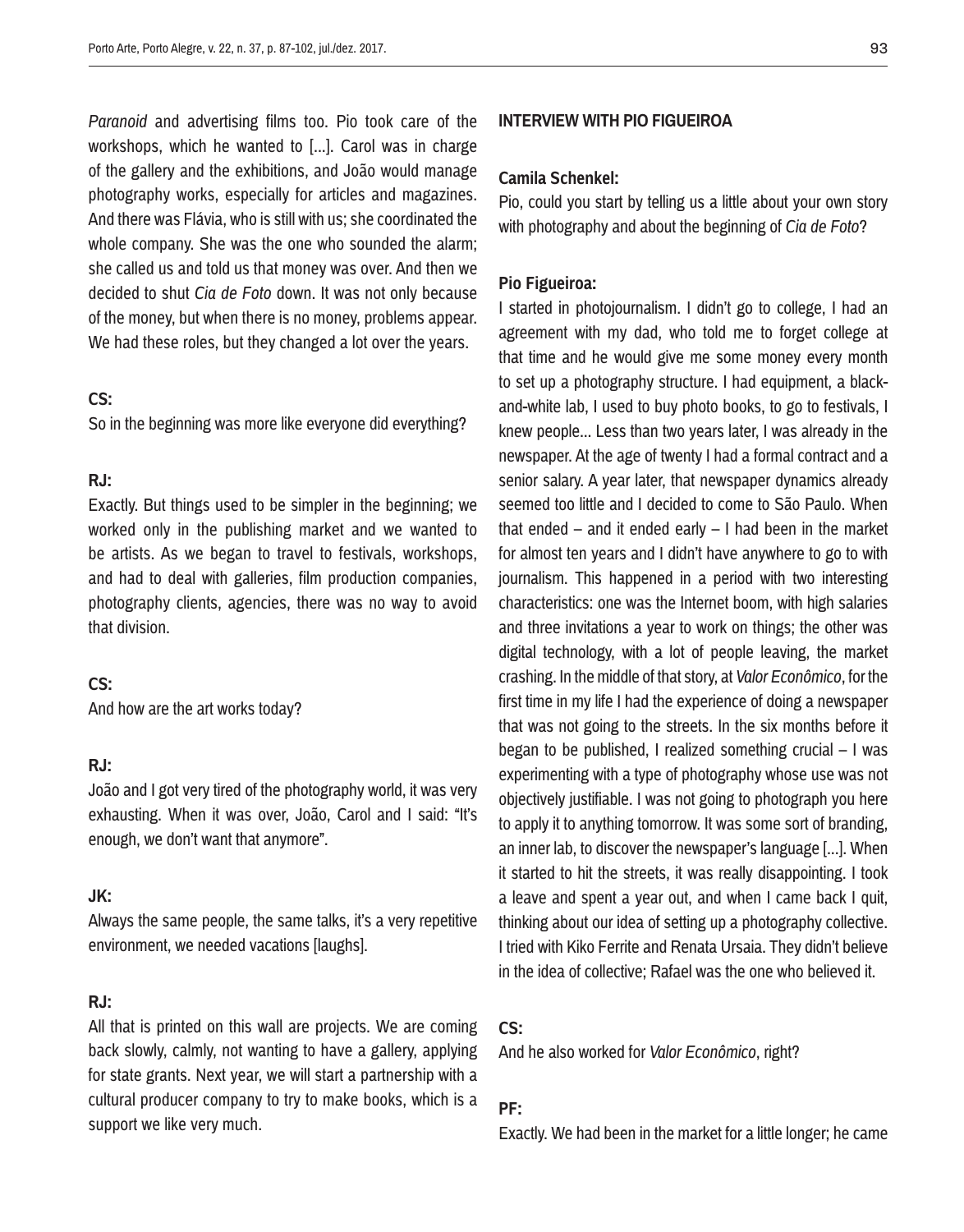later. When I was leaving Kiko's studio, already with this idea of building a collective, he fired João, who used to be his assistant [...]. It was only when João was leaving that he left an envelope with photographs on my desk. When I saw the photos, I fell in love with them and I kept trying to bring him to the structure we were putting together. It didn't work out in the first and second times, but then it did. And when he came, a dynamics of not doing anything separated came along. Then I started to look at the result and realize that I could no longer consider it as one person's, as Pio's. I think grew a lot photographically with *Cia de Foto*. It gained its dynamics because we were three eager people processing information with an enormous ability for self-criticism and little concern for money. By doing three portraits a month I'd make good money for someone in my twenties in the city of São Paulo. The rest was free time that we could turn into research. And that's when this story of improving our time began. The moment we started not wanting to sign it individually anymore, a very curious figure came in the market: Simonetta Persichetti...

### **CS:**

But when was that?

## **PF:**

I stayed at *Valor Econômico* from 1999 to 2000. In 2001 I was out; in 2002 I went back and then I quit. Between 2000 and 2003, I tried to create the collective and, in 2003, the company was created. João came in 2004.

## **CS:**

Did you already used to sign the works collectively in 2003?

#### **PF:**

No, to be safe I'd say it was 2005, because João was already with us. In 2004 there was still certain separation of agendas, mainly due to culture shock. Rafael was this typical guy from São Paulo, something like "this is mine, this is yours". I was more anarchic. For me, there was a landmark: Pisco del Gaiso was doing the FNAC Photography Week, he saw *911* and called us to give a lecture. It was the first time I gave a lecture about my work. [...] I left that lecture thinking more about my production, seeing myself from the outside, thinking about the blows I took already in that first exhibition. I guess the seed was planted there. A silent buzz began in 2005: we started having jobs refused, people stopped calling. Or they'd call to know who was going to shoot. We began to have that strange feeling. Then came Simonetta's text in *O Estado de S. Paulo*; actually it would be interesting to analyze its real content today. It was very strong at the time because it came out of nothing. She had never talked to any of us, we kind of liked her and there she was saying that what we were doing was absurd.

## **CS:**

Was it absurd to work collectively with photography?

## **PF:**

Exactly! And I think she criticized the photographic result as well. But we were already reaping some things, you know? We had already managed to get João to win the World Press Photo, which was something designed by the group, beautiful. Since the market was resisting João's name, we felt we needed to find a way to get that guy to project himself. He passed [publishing house] April's course, entered *Folha de S. Paulo* as a trainee and won the World Press Photo with an essay on a boxing academy located under a bridge. [...] On the day the result came out I was in Olinda. I saw it, I called everybody and we were still celebrating when the market tried to ruin the party by saying that the winner had been one person and this collective thing did not exist after all. [...]

When the award came, there also all that fuss, that absurd flow of animosity towards us. Some people controlled the media. It's still like that today. The only newspaper that used to write about photography was *O Estado de S. Paulo*. So, in order to be recognized, your work had to be well regarded by Simonetta. But when she raised that story and the market came all over us I was sure I couldn't turn back. Since there was no money coming from journalism anymore, it was time to go after other sources. In 2006, we ran out of money. It was very serious, the market boycotted us. [...] So we went to look for other places to photograph and we decided not to refuse festival invitations. The first one was Arles – a major one. We went to southern France with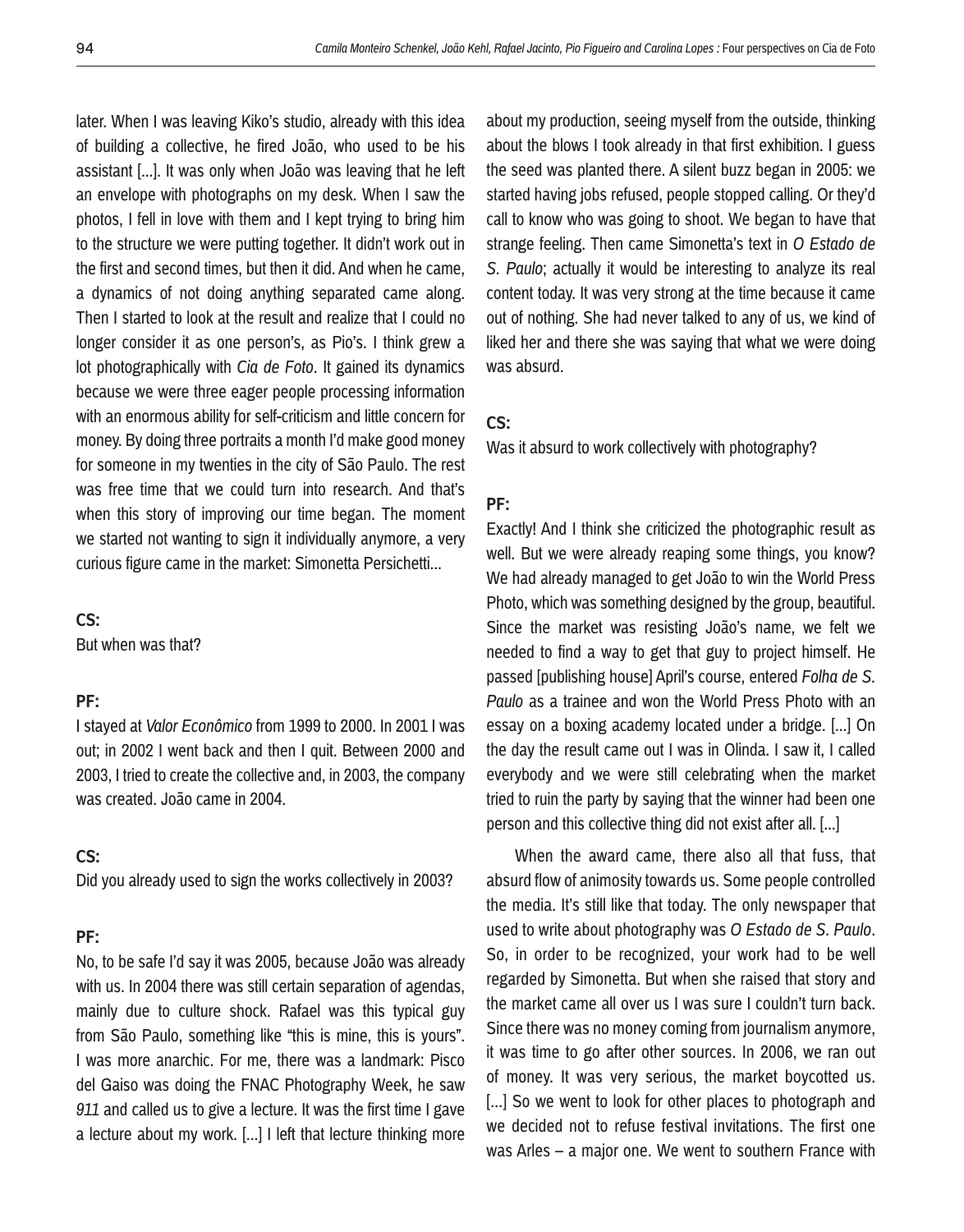*911*, a work that I was already seeing in a more light when I traveled.

*911* began with this idea of photographing a *favela*, a Brazilian shantytown. That was alright. Only that, first, it was done in chapters. Then I called a friend, Alex [Carvalho], a guy based in London who I think was the one who ended up leading us towards video. I told him I wanted to make a movie out of that piece and that the idea was to do something like a slideshow, then a woman hanging her clothes on the clothesline would suddenly move, a person would start walking. That made an impact in 2006, prior to this 5D-camera idea of mixing video and photography in the same device. People wanted to know who we were. Nowadays I find the video conservative, but I know it was important then. This exchange with Alex was also very important. So at the outset, while the whole market was saying we could not be a collective, internally the collective was no longer enough. My role inside was to import people. This never stopped. It started with Pisco and Alex to get to Ronaldo [Entler] and Lívia [Aquino]. Ronaldo was a guy who was plugged into *Cia de Foto* for a long time. Guab was a core guy for *Carnaval* [Carnival]; he broke the codes of photography and threw them into an interface to turn them into music. He came to do this research.

There was Edu Brandão, who used to tell us to ignore that discussion, that we would have to get rid of the ties that conditioned us to those photography dogmas. Breaking up the rigidity, subverting the support, subverting the anxiety of seeing a large photograph you took on the wall – all that came mostly from Edu. Our first exhibition in Brazil was at Itaú Cultural in 2006, with Edu in editing, and there was no fixed photo. Several screen passing pictures, a large bank of images. He took the whole image bank from *Cia de Foto*, took it to Itaú and threw it in there.

When Simonetta started beating us, the people we saw as partners began to give us more support [...]. There were horrible episodes, lectures interrupted, a million stories. [...]. But this ended up giving me strength, we acquired a voice and we were starting to like that game. Then, in 2006, MASP Pirelli called us, which until then was a collection everyone wanted to get in. And when we sent the work and they asked who the author was. We replied that it was *Cia de Foto*, but they insisted we had to tell them who took it. We sent the three names, but they wouldn't accept it: we had to say exactly who took the picture was or we wouldn't get into the collection.

## **CS:**

And what was the photograph?

#### **PF:**

It was three photos of *911*. At the time, the collective discussed whether we would hold on to that or not. I was among those who thought that it would be a retrocession, that it was better not to be in the collection. We ended up refusing it and they included the work of a boy who had been our trainee. At a festival in Porto Alegre, which honored Claudia Andujar, Rubens Fernandes Júnior – who was in the collection – they decided to open that story to the public. Everyone was at the lecture and he talked about the work of *Cia de Foto* and what had happened that year. Then the community went boom! The discussion started to get interesting, it picked up some rhythm, we were getting recognition, we were invited to exhibitions abroad, we gained space for texts, we were selected to receive state funding... [...]

## **CS:**

And how has *Cia de Foto*'s work changed over time? You spoke about *911*, which you think is more in the area of photojournalism, and *Cia de Foto* began to work between fields, between journalism, advertising and art.

## **PF:**

As for breaking away from the school of photojournalism, the solution was to begin to photograph ourselves. It was not really about saying it, it just happened. I was married to Ju, so I photographed her; João was in college, so he photographed college stories. Then Rafael started photographing his life as well. There was something about arriving at *Cia* and unloading a card, and then unwillingly applying what we were doing, it just happened. [...] Then one night I was home, going to bed furious because of an interrupted lecture and, talking to Ju, we had the idea of *Caixa de Sapato*.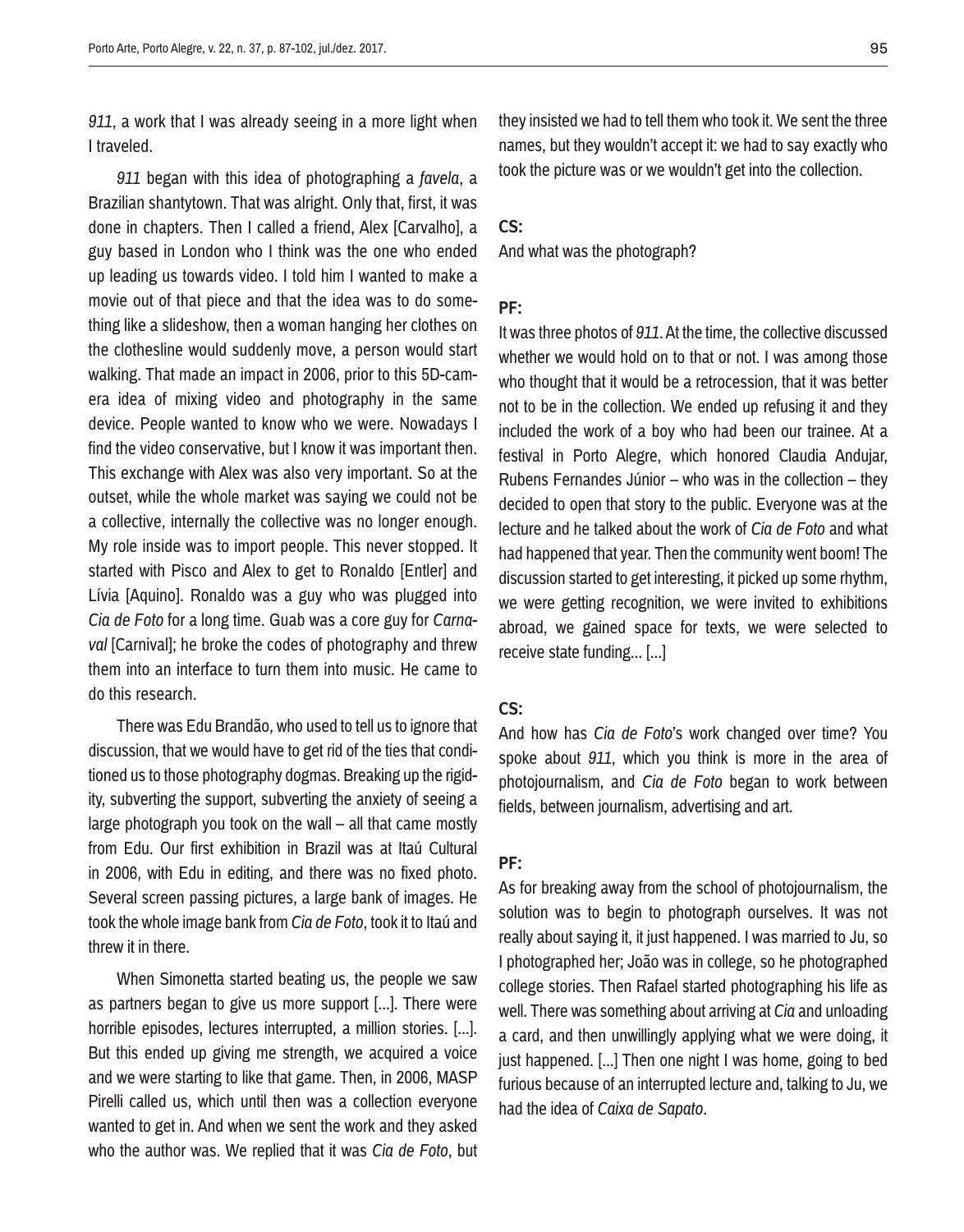Had Carol already joined you at that point?

#### **PF:**

No, she wasn't with us yet. That night we had the idea of the vehicle that is the shoebox. I arrived at *Cia de Foto* the next day and I remembered that a shoebox was a popular vehicle in photography, it was inclusive, universal; and it doesn't matter who took the photograph that is in a shoebox. If you arrive at your grandmother's home and look at her shoebox with photos, you'll not say that Uncle Robert is an incredible photographer. What matters is the stories they tell. And from the moment you break away from the attention given to authorship you start playing with other stimuli. For example, looking at that picture of seven-year-old Uncle Robert in red shorts when you are eight and looking at it now are different things. It's amazing how this photograph walks, how it works out inside, and then when you open that box again it tells you new stories. It does not only recover what it has been telling all its life; it also updates it from the viewer's perspective. Then it was settled: were going to throw all photographs we took of our lives in a shoebox. [...] The shoebox began to be a kind of little chest that was fostering *Cia de Foto*'s work, you know? It was becoming a sort of strategic collection. Guerra came from *Caixa de Sapato*... [...]

In 2006 we realized that there was nothing in journalism anymore, and after working for Real Bank we realized that advertising was pointing at something for us. They wanted to pay for the kind of photography we knew how to do. After the work for the bank, they hired us to make a lot of things for [pulp and paper company] Suzano. In the middle of that came the idea that we needed someone just to work on Photoshop. Our language was evolving artistically at the time, there were signs that it was working and the commercial department was telling us we would have some money. Calling this person to do Photoshop work created an internal quarrel. First came a girl named Flávia, but she didn't stay and she referred Carol to us. A year and a half later, Carol's Photoshop work was very close to what we expected and two or three years later she was already better than us. And Carol came up with this idea of not wanting to be a photographer, of wanting to work in post-production anyway. Then we had the idea of having a fourth person in the collective, which also generated an internal fight.

I didn't think we could hire employees, I didn't want to be a boss, I wanted those people to be owners too. And I wanted to create entropy in there so they would become owners as quickly as possible. Obviously I didn't have the competence to do that, so much so that I fucked up. In theory it would have been better to be an owner. Or maybe not... Anyway, there is a completely different timing there.

In October 2006, we moved to the Pinheiros district and Carol came right after that. From 2009 on, this became a huge production, because we were doing a lot of photography and a market emerged for *Cia de Foto*, a hybrid market with little journalism but lots of institutional work and lots of advertising. When the *Caixa de Sapato* video came out in 2008, *Paranoid*, a new producer on the market, called us to be scene directors. Then it started to get very complex, we had our roots in photojournalism, our conceptual drive closely linked to contemporary art, an idea of being involved in that environment, the money coming from advertising and an invitation to become directors of advertising films.

#### **CS:**

A lot of work to do, right?

### **PF:**

Yes, work was quite hectic; there was a change of key in those paths... What happened to me was that I gradually left the commercial market and focused on the conceptual side. I got more involved with studying, reading...

## **CS:**

Were there roles played in there? How did you divide the work? What was the dynamic like?

## **PF:**

Yes, there was. João focused on the commercial part; he was the guy who always went to the street, he and someone else. I was gradually coming out of it and Carol was on Photoshop. We created a dynamic of looking at *Cia de Foto*'s collection – this began with *Guerra*. In 2010, it became a powerhouse, *Cia de Foto* would build an essay in three months and one essay would converse with the other in a huge continuous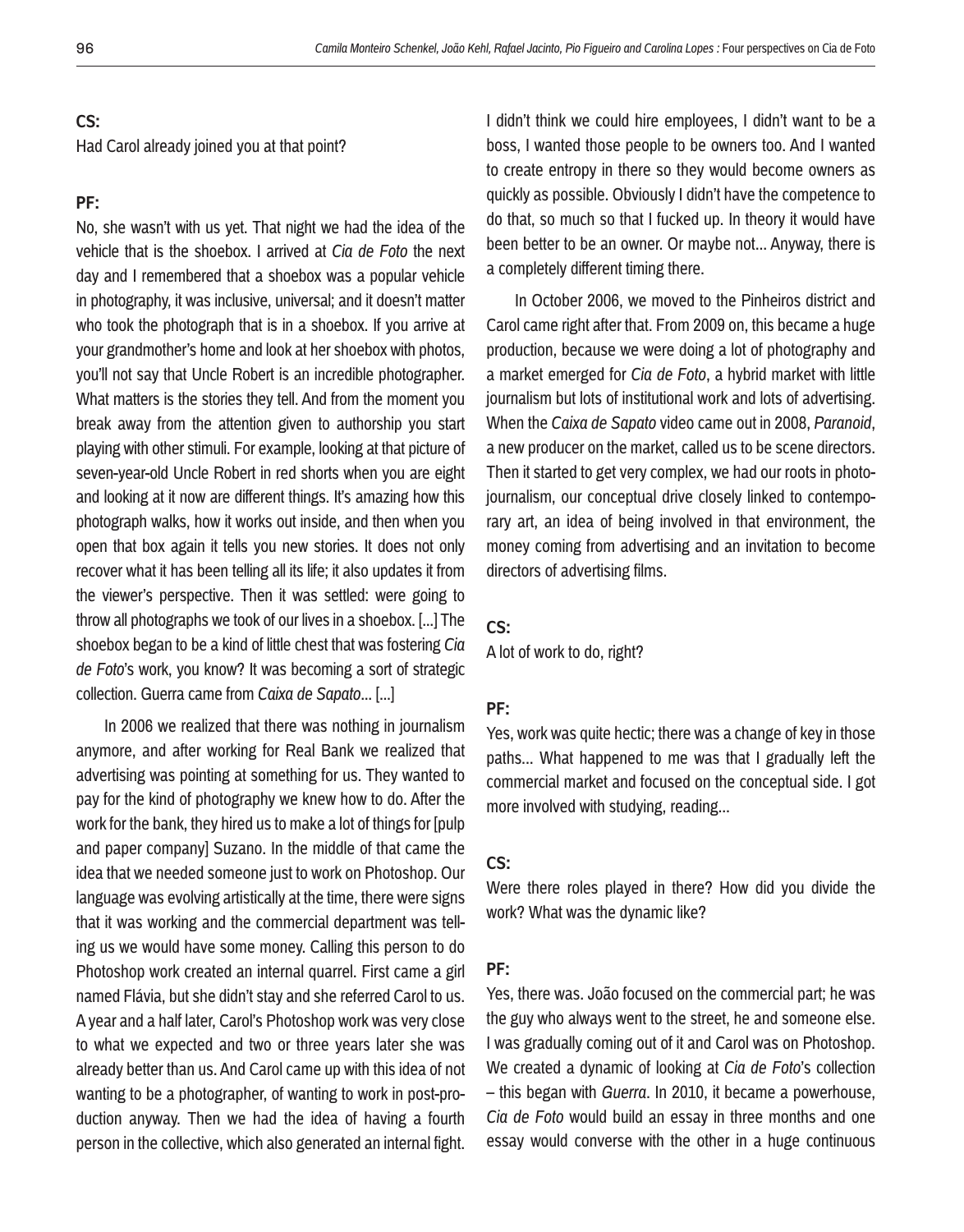production. So I think that by 2011, 2012 we started to have many exhibitions, one after another, even simultaneous ones.

In 2012, I entered college at USP. There I met the boys from the *Movimento Passe Livre* [student's movement for free bus tickets], they were my colleagues [...]. When they went to make that demonstration we were there with them. When the whole thing exploded, I was watching the guys getting beat up. One of them, Leo, a great boy, saw a work we exhibited at MASP called *Marcha* (March), which had a strategy of exporting the frames of a video, changing them back into photography and highlighting a face in the crowd. Leo said that when we did that it was as though the city was somehow lighting up those people. His reading seemed beautiful to me, but it still didn't hold. When the march came, we headed for the demonstration. The first photo of that work was taken by my wife Ju, in the march. After the first night, I sat down with Carol, we turned it into black and white and I said: "Carol, light up one person". The city is lighting a person. Then the essay came out. Thyago Nogueira saw it, came to talk and invited us to publish it on *ZUM* magazine. I said: "If you publish this as a poster we don't need anything else, it's already a work". Then it became a poster on *ZUM* with a text by Eugenio Bucci. Soon after that we were invited to a festival in Chile. Carol and I went to the Internet, took all the photos of the 2010 Chilean student movement and applied the same treatment. We took our students and the Chilean students with the same treatment to the festival. Carol was fantastic; she treated the photos in a way that, to me, is the most beautiful thing in the world. And the fact that the photos were retrieved from Google... When I was in Chile doing that exhibition, I learned of the end of *Cia de Foto*. In fact, they started to meet a week earlier and they told me on November 5 on an email: November 5, 2013. [...]

Today I think the idea that *Cia de Foto*'s whole commercial work was supposed to support something with conceptual relevance was an illusion, an idea I had; it was romantic. [...] When the collective ended, it was nice to find out that Pio was there. In all honesty, I knew I had a voice, I knew people were looking at *Cia de Foto* and my accent stood out, I wrote the texts, I had a future background, I was the provocateur in there. There was certain opacity at *Cia de Foto*. You could see the result, but you also individualized it. I was very involved in there, so I didn't realize it.

### **Interview with Carol Lopes**

#### **Camila Schenkel:**

Can we begin by talking about your start at *Cia de Foto*? How did it happen?

### **Carol Lopes:**

I joined *Cia de Foto* when the group was already formed, between late 2006 and early 2007, when they already needed someone to do part of their work. They were working like hell, spending a lot of time processing images on the computer, and they were trying to have some spare time. Not in the sense of doing nothing – they wanted some spare time to think about photography a little. In order to do that, they realized that they needed a fourth person in the group, with a different profile. They photographed all day and treated the photos overnight to be able to deliver them to the client, since they had another job in the next day. It was very busy. Then a teacher of mine referred me to them and I went to talk to them. I was also studying with a girl who was a trainee there at the time. Before that, I had worked on Nair Benedict's collection, digitizing chromes and doing other stuff. I've never wanted to be a photographer; I always liked to work with collections or even with Photoshop, but with the right proportions. Before I joined the collective I didn't have the vision about the tool I have today. I did an interview, it went well, and I ended up joining the group. But I joined it as a person in training; they didn't hire me as a ready pro to whom you just pass everything and she'll go on by herself. A cool thing about *Cia de Foto* was that there was always that view that people were in training, we'd invest a lot on building up over time and working together.

#### **CS:**

What was your view of that process, that idea of doing photography as a group?

### **CL:**

It was never a big problem for me. I'm from Recife and I went to the Federal University of Campina Grande. My major was in something like Multimedia; it was called Art and Media. So my training was already quite holistic, there was no individual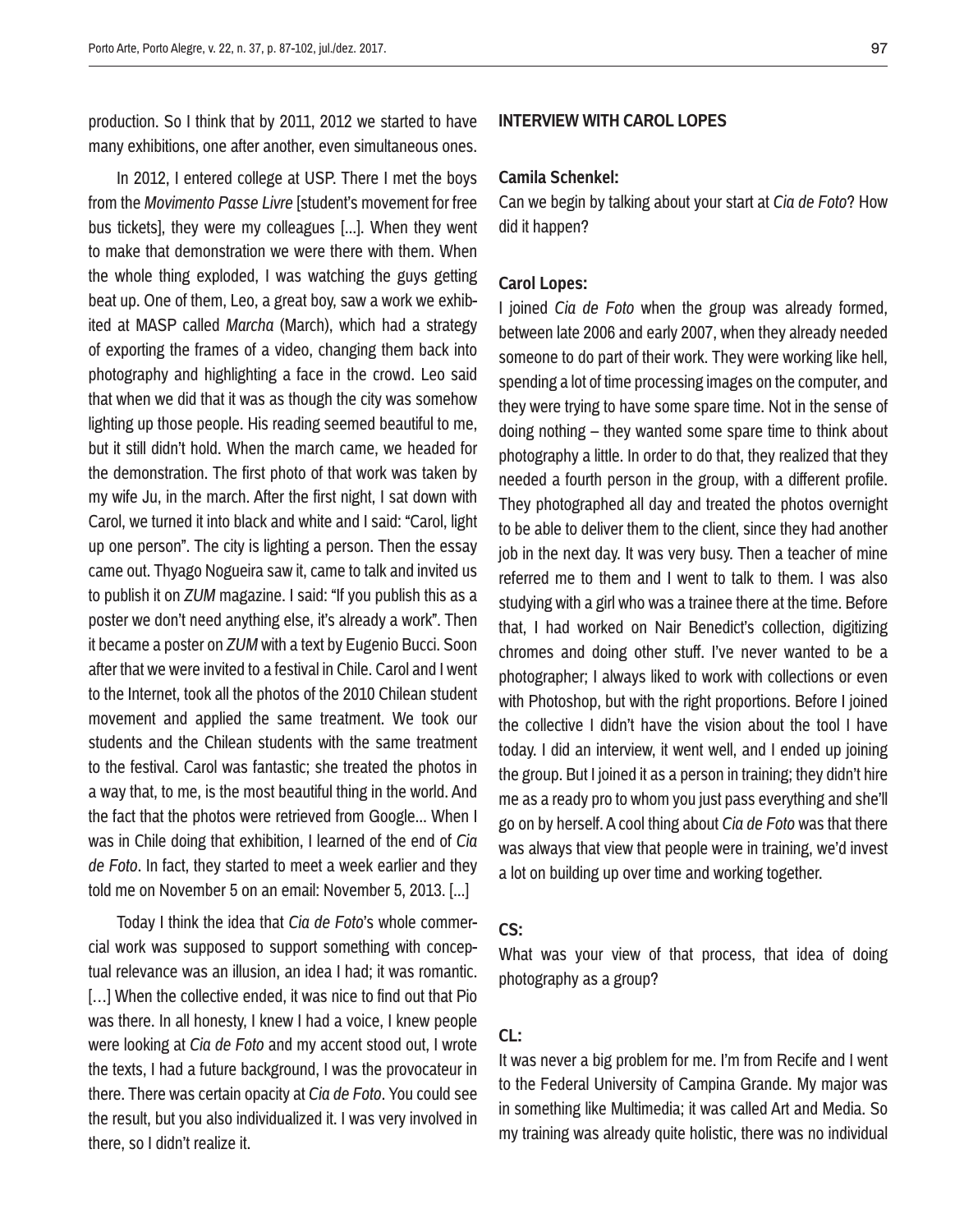authorship. I still don't care much about that, I continue to treat photos for other photographers and I don't care if they will give me credits or not. But this is a very personal thing, it's not a statement. I just didn't understand why it should be a problem. At the same time I used to work with Nair. I know photographers had to struggle to get credits for their photographs. But at no time did we deny the credits; on the contrary, it was a struggle on their behalf. It was a struggle to give credits to everyone who worked on the project. It is arguable, very complicated. But it took me about two years, which was the training period, until I got to the point where I found myself contributing directly to the group. It is hard to know the exact date, but it must have been 2009, 2010, something like that. In the end we had very good synergy, something that is not easy to find. You've spoken to everyone and they probably said similar things – apart from the ending, about which each one must have described from their perspective.

The work process was very impressive. If you talked to me now and within two minutes, and if you talked to Rafael about the same work, we'd say similar things because everything, absolutely everything was discussed internally. Someone would read a text and show it to the group, raising an issue. Someone was going on holiday and the other would provoke them to photograph something. We'd exchange those ideas and things would be born. But if you ask me what I was doing, my position was basically to process files and take care of the collection; it was much more towards that side. Although I headed the post-production area, the boys were also very good at Photoshop, especially João. To pass it on to someone was a choice. Since I was doing that all day, I developed other ways, but the boys understood it well, so they could give lots of opinions. I'd propose a treatment option and we'd discuss it, exchange ideas and I'd go back to work. They'd often come with a better aesthetic idea, give it to me, and I'd make the whole thing uniform.

## **CS:**

How long did the post-production process use to take?

#### **CL:**

Ah, it's actually endless; we finished it because we needed

to take it to the exhibition. In many essays, we'd do different treatments later. That's my view and the group's also: I never consider a work finished, finalized, I think we are forever in process. When you assume this procedural side, it's hard to say when it's "ready, finished". You want to go back to it. We went back to several of our works and interfere. They were not finished images; they were there and they could be used for other stories.

## **CS:**

And how about that moment when you started contributing more effectively with the group? Is there any work you relate to that change in position?

## **CL:**

Well, it's hard to think of a personal contribution... But there is one work I consider important for the group, which is *Carnaval*. That's when we actually radicalized our research of the dark, of valuing light. We took elements from the images, not by using tricks, but by reducing their light while valuing other elements. *Carnaval* took a post-production direction that changed our way of working a bit, but not on my merit, I didn't come to that by myself. I remember that João treated some images, making them much darker with some clearer elements, and he took it to the group, and we brainstormed on it. We started working on that. Photoshop was always an experiment at *Cia de Foto*, but I think it started to become more conscious with *Carnaval*, when we put experimentation aside for a while to think about why we were doing that. Previous projects had included some aesthetic research; they explored the possibilities of the tool by testing saturation, color, density, etc. *Carnaval* started to have a purposeful point, like *Guerra* a little before that. These are images of the collection that we put together to create an essay as if we were in a war in São Paulo. We worked on them based on research on the kind of treatment that war photographs usually have – black and white, grainy. We build that fiction on the kind of post-production applied to the images. That was when people started thinking about post-production. I think it is like that in any process: there is an experimentation stage and then it's possible to create awareness based on that.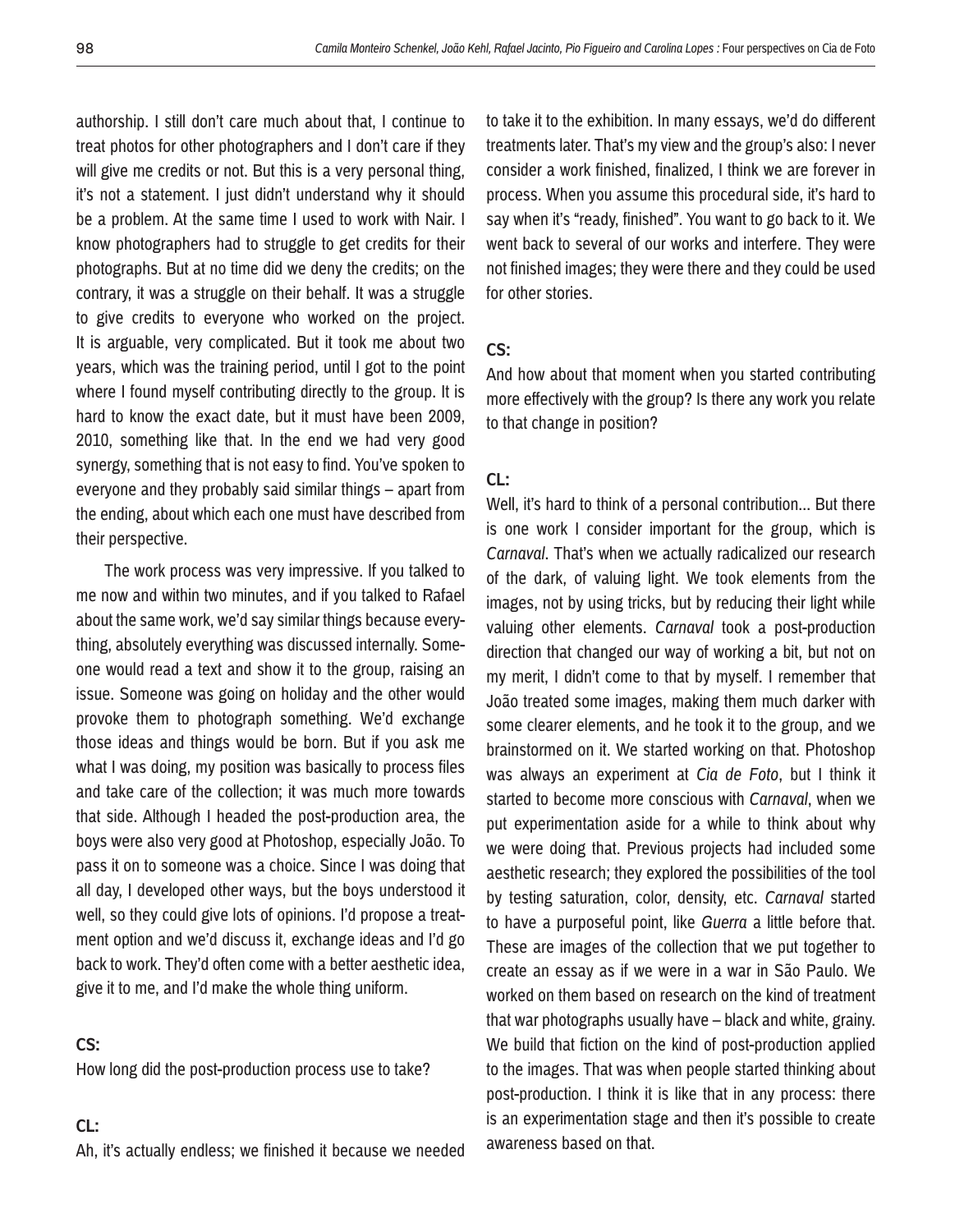*Cia de Foto* had a very strong dialogue with the field of photojournalism, especially in the beginning. I guess it was a result of its members' training.

## **CL:**

Yes, Rafael and Pio were trained in photojournalism. João and I were not, João didn't experience that field thing. He also learned at *Cia*, he started as a trainee. There were two waves there – Rafael and Pio, who came from the market, and João and I, who learned in there. Because they came from the market, the boys had some bad habits, they used to do things that the market demanded sometimes, to fall into some formulas. João broke that up a little because he was coming from college with that experimental thing. Those blends contributed in the process.

## **CS:**

And then the advertising work gained more space over time?

## **CL:**

Yes. How many people were we? Six, seven? Such a structure is expensive. Living as an artist or as a newspaper photographer doesn't pay enough to have someone like me just treating photos. We were a group, but we were paid as if we were only one, not as four. Payment was already low, and it was divided by four. The calculation was not exactly that, but that was the idea. Advertising came as a way to make projects viable. At the time, we hired a coordination person to represent us in the advertising market – Flávia. And it was a gradual construction; we didn't get works immediately. In 2010, we were already working a lot on advertising. That choice was intended to make the project viable at the time; I don't think it was anyone's dream to work with advertising. Now the boys are better in advertising; I don't like it – no way I'll work in advertising [laughs].

## **CS:**

And how about working in the field of art: was that always *Cia de Foto*'s desire? What was your relationship with that universe?

### **CL:**

Yeah, my relationship to that area was a little stronger. At the peak of *Cia de Foto*'s history we had a space, we worked with advertising and we also produced for the art market. It worked relatively well, one thing supporting the other. The art market fed us creatively to provide smart solutions to advertising. We didn't believe in division; one thing would influence the other. But we weren't welcome in the art scene because we did advertising; people didn't it understand it well. And advertising clients sometimes thought that because we were always in galleries, we were artists and we had a lot of money. But we definitely didn't [laughs]. I always talked to people in the galleries; I was the one who sent the files, that sort of thing. So we ended up having a closer relationship. But I'm not really fascinated – art or advertising are the same for me. I don't like working with advertising because my role in it is not seen in a way alike to work. They are very heavy Photoshop effects, cropping etc. If I have an option, I'd rather not do it.

### **CS:**

Were there works that transited between photojournalism and art?

#### **CL:**

Yes, there were. Since we had many works commissioned, we always took advantage of having access to something we wouldn't normally have to try to produce a story for *Cia de Foto*. *Políticos* was not really like that: we asked for it. Carla Romero, who was *Folha de S. Paulo*'s photography editor then, wanted us to produce a story for the newspaper's *DNA Supplement*, which covered the elections. We said we wanted to cover an ordinary election day, but we wanted the three photographers on the field. Then the work happened; it was a candidate every day and the three of them photographing. *Carnaval* was different. [Brazilian singer] Ivete Sangalo – I don't know how she came to us – hired us to cover her carnival: backstage, stage, every moment. In that case, João went to photograph. Since we could take up to two people, we put his wife as an assistant and they went to the carnival. Before the trip, there was a conversation about those people who stay under the "Electric Trio" and we asked João to try to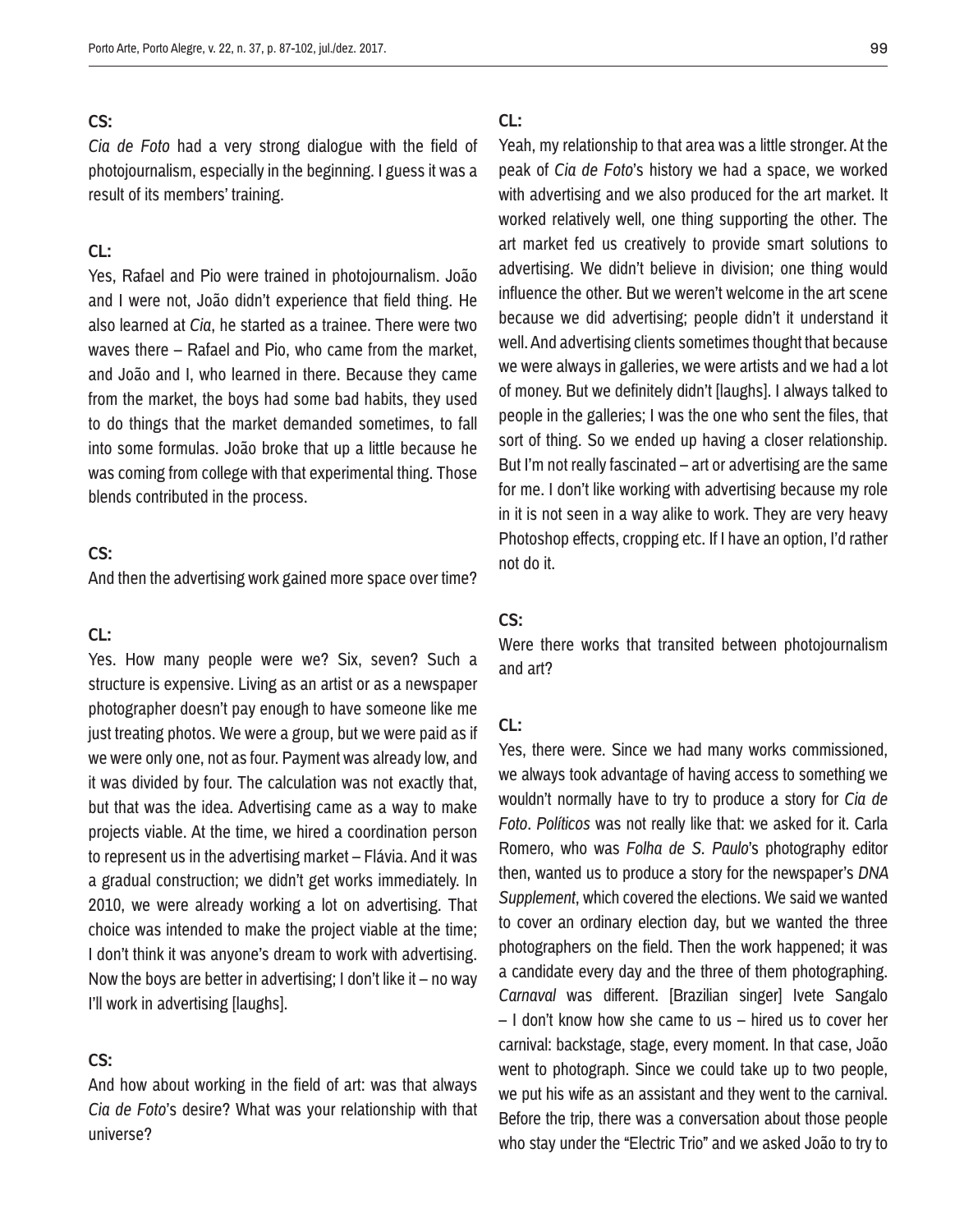make some images of them. João returned with the photos and, from there, we started a discussion. We had work to do and we took advantage of that to make our story.

*Longa Exposição* also came from that. It was the time when 5D cameras were released and we used to do lots of portraits for editorials. One day a magazine asked us to make a portrait of [Brazilian singer] Elza Soares. We went there and did the portraits. Then at the end of the session we asked her to stand on a white background and we shot the video. The same thing happened with [Brazilian singer] Pitty, with [film] director] Hector [Babenco]. Sometimes they paid little, but if it was a celebrity who could dialogue with the work, we would accept it only because of the project. This was something very nice about *Cia de Foto*: the group didn't stick to the market, but we used the resources, we took advantage of the access. [...] Whatever the work was, the person always came back with some experiment. It could end in nothing, but sometimes it would result in something.

*País Interior* – that work based on Glauber Rocha's film – resulted from a provocation. It was a year when I didn't have much work and we started thinking about what it would be like to color the frames of an old movie. I took a video, did some tests and everyone went nuts, so we started thinking about it. Sometimes the concept came first, sometimes the experimentation came first and then we'd work on the concept. The process could changed a little, but it was always based on provocations, whether from text or from some aesthetic form. Sometimes we would invite someone who was not a member of the collective to help thinking about and building the work – critics, people who worked with us... It was a collective that branched out, it was not self-contained.

## **CS:**

Do you have any work that is more representative of that mode of operation?

## **CL:**

I don't know, I can't think of a single work, there were stages, you know? I always say in class that an artist's research is a whole: you see its development in several works, one thing leads to another... I see a lot of that in the case of *Cia de Foto*. There was something about the early works that unfolded in different aesthetic forms. Looking from the outside you can see that we worked on some issues a lot – what the photographic image is, what the still image is, or the moving image, light, shadow, or dark. There are works that I like better, works that I've gotten more involved with. I love *País Interior*, I love *Retiro*, because I had a lot of contact with them, I got more involved. [...]

## **CS:**

Did *Cia de Foto'*s way of working change a lot over time?

## **CL:**

I think so, maybe that's why it ended... But it's hard to do this self-evaluation. I think more about my trajectory: I started training, then I grew, and I started to have a stronger position, an equal opinion. The way of working may not have changed so much because there were several strands of work. We were driven by experimentation and provocation. I can't say if it changed a lot, but I'm sure of one thing: I left it and couldn't find a work system like the one we had at *Cia de Foto*. There was very good synergy; one understood what the other was talking about. It was not perfect, on the contrary, we used to fight a lot [laughs], but things were smooth, you know? It was a healthy working environment and those who couldn't get into out system would leave soon. There are stories of partners who came in, stayed little, left, and caused losses. Not everyone could stay, and those who did were in synergy.

Pio and Rafael can speak best about whether or not the way of working changed, they were there from the beginning. I started very young; sometimes you're not very aware of what's going on. When the boys started there they already understood the financial operation, they knew everything. I didn't know it, these things didn't include me. They started to pass it to me in the last year, which was the year we didn't work and the money was gone. We worked little, savings were going away and we couldn't maintain our system there. I had no idea of the importance of *Cia de Foto* until the collective ended. There was this impact, people were very impressed. I know that we played a major role in Latin American photography by starting this collective process that radicalized authorship. It's not a model for all collectives, but it worked for us, we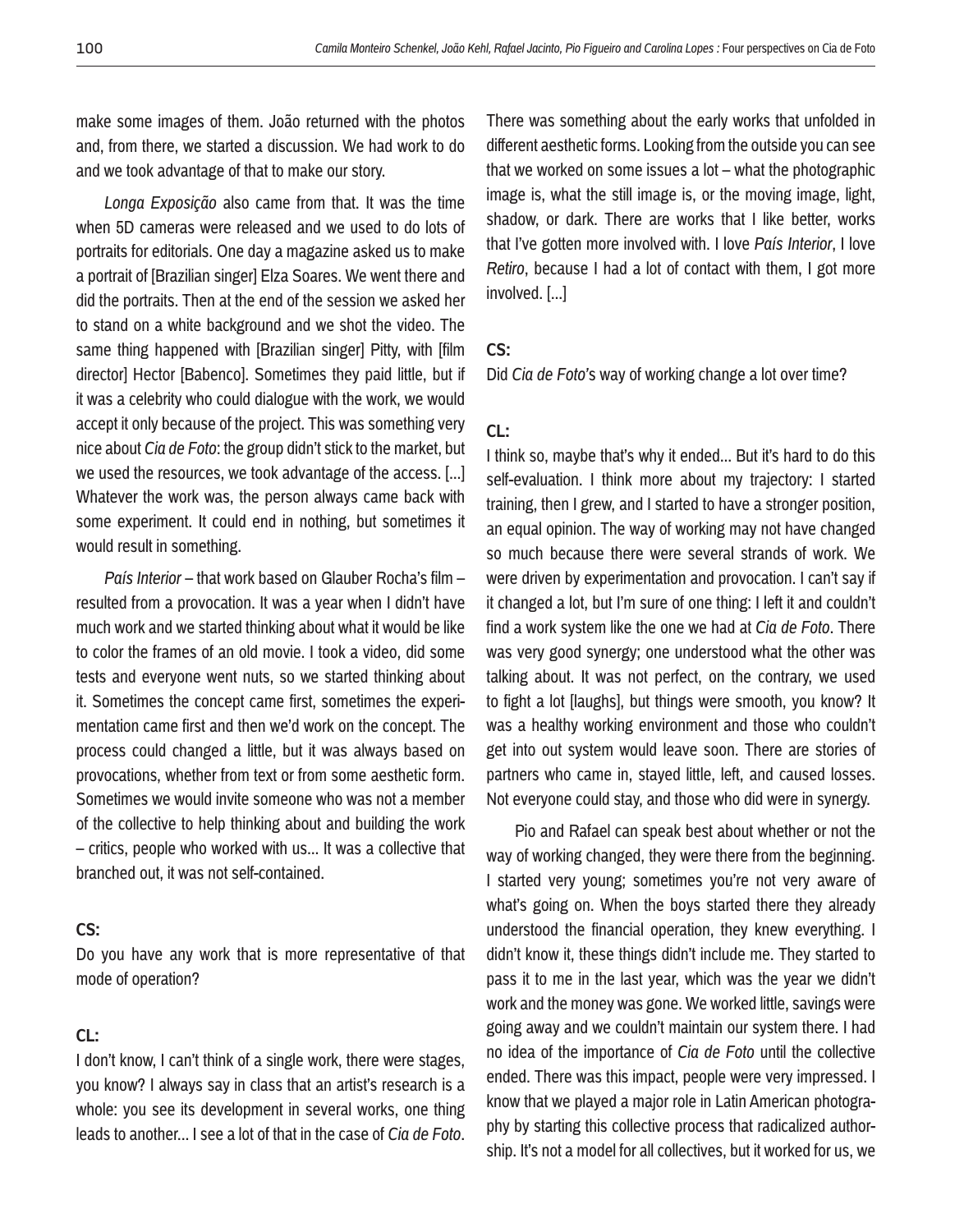felt the need to create something unique, to put everyone's contribution together and see the result.

We participated in several photography group meetings and came in contact with various models, but few had this group authorship thing. The first meeting took place here in São Paulo, and it was funny because we were the only ones who actually signed their works as a collective. We put a flea behind the ears of all the groups that came. And people were very moved when we said that *Cia de Foto* was over. But maybe that's why it ended: it was all done as a group. You build affinities over time, you lose the patience to do a little of everything. And in our case, it was all shared, the earnings, everything was divided, even in the advertising works. If someone worked more on a project, they would earn more. I had no children, so my expenses were lower and I earned less. Rafael and Pio had children, they had a slightly higher cost of living, so they earned more. The divisions were like that. But at the same time it ends up causing accommodation, it doesn't encourage you to go after things, since money is guaranteed. Maybe that idea of trying to apply our conceptual format to money was a mistake. There was a time when it didn't hold.

## **CS:**

You spoke about different people together doing a work that ends up taking on a collective identity. What was the role of those individuals within the collective? I'd like you to comment a little on the creation of this collective identity as well, which can sometimes become stronger than an individual signature. One could often know that certain work was *Cia de Foto*'s just for the images.

## **CL:**

They all had very strong and very different personalities. There were fights all the time. We would talk, talk, and each person would give something up. Everyone had a very strong opinion about what we were doing. And that's why I think it worked, because the whole thing was discussed so much internally that when it went to the street it was already completely resolved. We thought a lot when we were doing some work. When a third person came, we were already passed the stage of agreeing or not with that, and a consensus had already been reached on what the work was.

### **CS:**

Was this consensus discussed each time?

## **CL:**

Each time, each work was different. We would do it, print it, put it on the table, and discuss it. There were very different profiles. Pio turned very much to research in the last years, he started Philosophy school, he did readings, he wrote. Rafael is more of an action guy who says "let's go, let's do it!", and João is the autistic-genius kind of person who kept quiet and suddenly came up with something brilliant and scared everybody. Then all this was put together and I stood there, intermediating. But it can also be maddening, one needs to be very patient, to wait to capture each one's moment... Sometimes a work needed Pio's heavier hand; sometimes it was a scheme for Rafael, who could simplify difficult things. And João would come out with creative solutions very fast – when he wanted to, because sometimes he just kept quiet. But you had to respect others' timing.

What somehow made the story uniform besides editing and post-production, was the fact that the work was discussed internally a lot. [...] And, while the boys had very strong personalities, they also had a great deal of detachment regarding the photographs. Not every photographer has that. They'd throw it on the table and we'd see the photos that worked out. We would put everything together in a folder and edit it, clean it up, without any need to know whose photograph it was. Of course, in my file organization I had my way of entering the information about who had photographed it. This helped a lot in the end [laughs]. When I was treating a photo, I needed to know who had taken it so I could clear some doubt about each work.

### **CS:**

It is interesting that for practical purposes it was necessary to identify who took each photo. There is this quick discourse saying that identities are cancelled in collectives, that there is no authorship...

## **CL:**

No, on the contrary, individualities were present in there all the time, they weren't canceled at all. It's because of them that